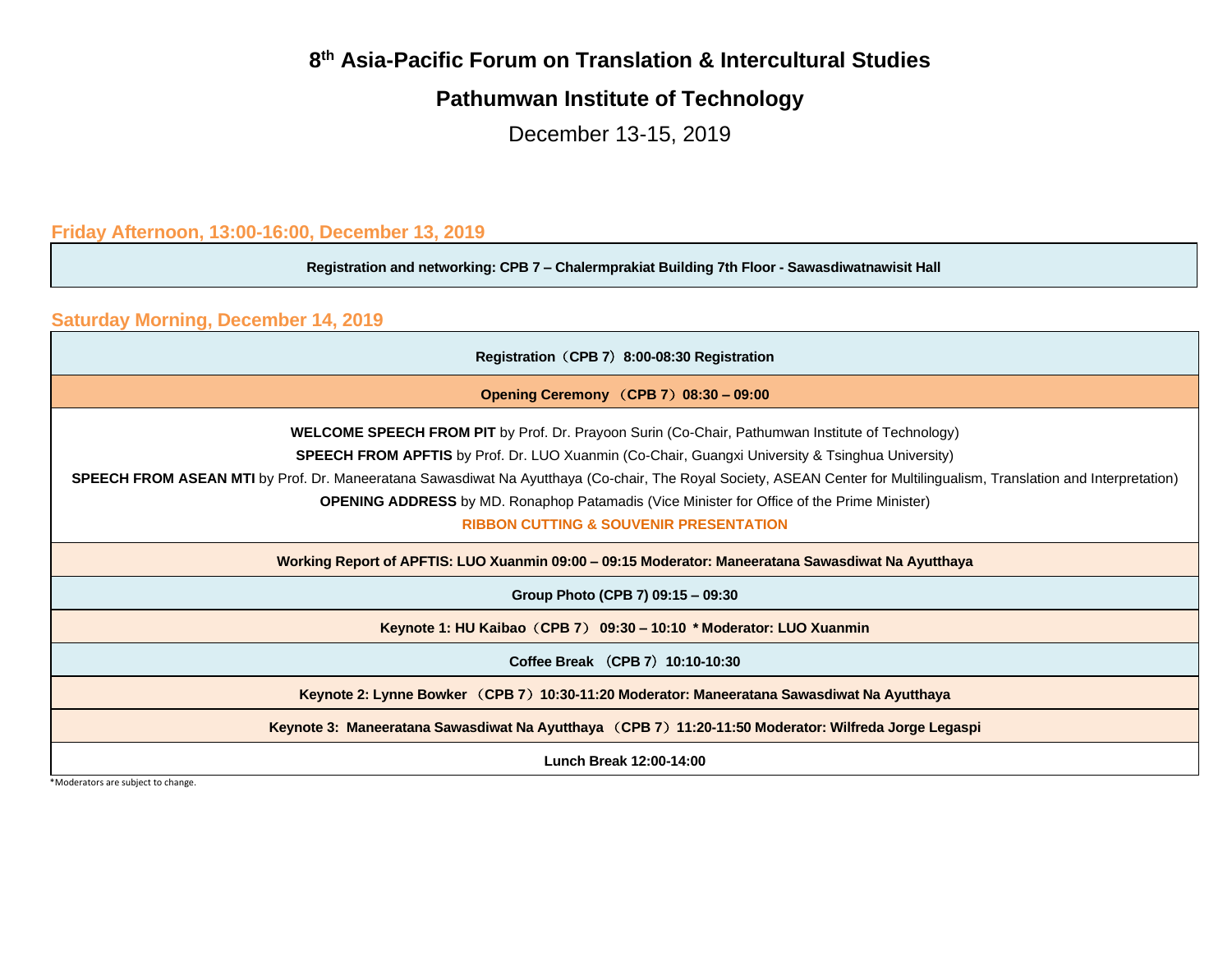### **Saturday Afternoon, 14:00-15:00, December 14, 2019**

#### **Session Moderators**

Panel A: Maneeratana Sawasdiwat Na Ayutthaya; ZHAO Yanchun; Prayoon Surin Panel B: CHEN Guohua; Wilfreda Jorge Legaspi; Dhirawit Pinyonatthagarn

Panel C: WANG Yiduo; Russ Emmerson; XIE Bingbing

Panel D: Ge Lingling; Nonnaporn Kittisripanya; Vichaporn Tiabjaturas

| <b>Session I</b>                                                                                                                                       |                                                                                                                                           |                                                                                                |                                                                                                                                                                     |  |  |  |
|--------------------------------------------------------------------------------------------------------------------------------------------------------|-------------------------------------------------------------------------------------------------------------------------------------------|------------------------------------------------------------------------------------------------|---------------------------------------------------------------------------------------------------------------------------------------------------------------------|--|--|--|
| <b>Panel A (CPB 1 - Chalermprakiat Building</b><br>1st Floor)                                                                                          | <b>Panel B (CPB 5 - Chalermprakiat Building</b><br>5th Floor)                                                                             | Panel C (CPB 6-1 Chalermprakiat Building<br>6th Floor)                                         | <b>Panel D (CPB 6-2 Chalermprakiat Building</b><br>6th Floor)                                                                                                       |  |  |  |
| Technology's Role in Literary Translation                                                                                                              | Adaptation in Poetry Translation: a Case Study<br>of the Chinese Translations of Landor's Dying<br>Speech of an Old Philosopher           | of Tacitus' The Annals of Imperial Rome                                                        | The Paratext Translation Quality Assessment On the Translation of Chinese Verbal Humor in<br>The Journey to the West                                                |  |  |  |
| <b>ZHAO Yanchun</b>                                                                                                                                    | <b>CHEN GuohualHU Cenhui</b>                                                                                                              | <b>YIN Haihong</b>                                                                             | LU Jia/GE Lingling                                                                                                                                                  |  |  |  |
| Computer-Assisted Translation Vs.<br>Translation with the Assistance of Computer:<br>Exploring a New Approach of Translation<br><b>Teaching System</b> | A systemic functional linguistics concept of<br>context and its application in E-C translation                                            | The Status Quo of Translation Criticism on the<br>Web in China and its Study                   | On Composition Mechanism of "Tigress" and<br>"Female Tiger" and the Integration and<br>Emergence of Their Meanings from the<br>Perspective of Metaphor and Metonymy |  |  |  |
| <b>QIAN Hong</b>                                                                                                                                       | <b>SI Xianzhu</b>                                                                                                                         | <b>WANG Yiduo/GUO Qiong</b>                                                                    | <b>ZHANG Kaili</b>                                                                                                                                                  |  |  |  |
| Using Technology for Language Teaching                                                                                                                 | Transcreation and Adaptation: A Critical Study<br>on the didactic Objectives of Translation in<br>promoting Multiculturalism across India | A corpus-based study of Intertextual aspects<br>and translation of Chinese political discourse | A Study on the English Translation of The<br>Palace of Eternal Life from the Perspective of<br>the Degree of Refinement                                             |  |  |  |
| <b>Roongrat Intharaprasert</b>                                                                                                                         | Dharani Rathnasamy                                                                                                                        | <b>DU Lijuan</b>                                                                               | <b>XIAO Yali</b>                                                                                                                                                    |  |  |  |
| Coffee Break 15:00 - 15:20                                                                                                                             |                                                                                                                                           |                                                                                                |                                                                                                                                                                     |  |  |  |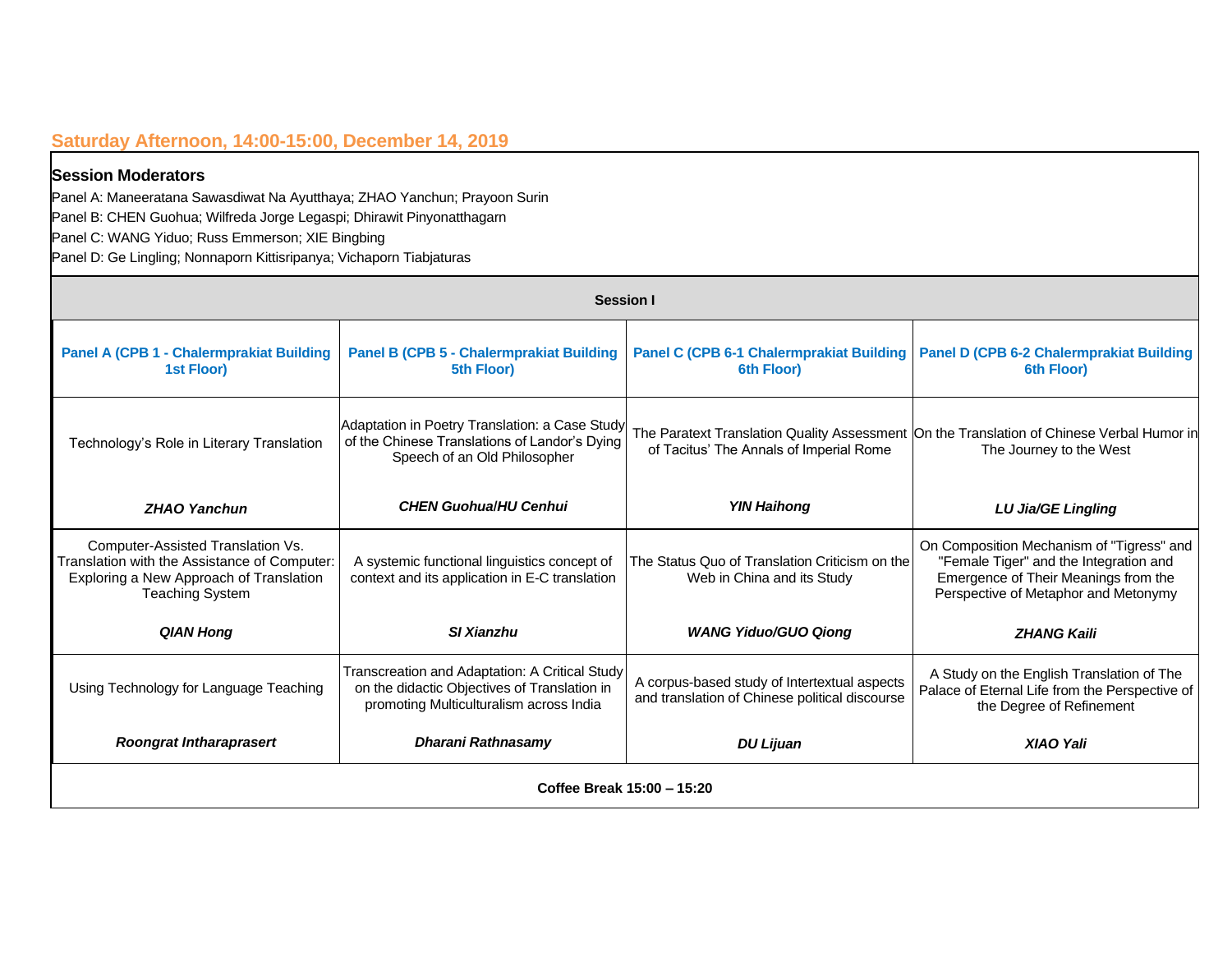## **Saturday Afternoon, 15:20-16:20, December 14, 2019**

| <b>Session II</b>                                                                                                                                             |                                                                                                                                                         |                                                                                         |                                                                                                              |  |  |
|---------------------------------------------------------------------------------------------------------------------------------------------------------------|---------------------------------------------------------------------------------------------------------------------------------------------------------|-----------------------------------------------------------------------------------------|--------------------------------------------------------------------------------------------------------------|--|--|
| Panel A (CPB 1)                                                                                                                                               | Panel B (CPB 5)                                                                                                                                         | Panel C (CPB 6-1)                                                                       | Panel D (CPB 6-2)                                                                                            |  |  |
| Translation Prospects from The Perspective<br>of Artificial Intelligence                                                                                      | New Theoretical Explanation on Translation<br>Dynamicity                                                                                                | A Chinese-English Parallel Corpus of Alien<br>Sources and Translation Teaching          | A Sociological Account of the<br>Translation, Promotion and Reception of<br>Jia Pingwa's Feidu Outside China |  |  |
| <b>ZHANG Liwen</b>                                                                                                                                            | <b>DUAN Shengfeng</b>                                                                                                                                   | <b>XIAO Gengsheng/LIU Bin</b>                                                           | <b>SUN Huijun/LI Ying</b>                                                                                    |  |  |
| Effects of TCRS Teaching Model Towards<br>English Speaking Ability of Undergraduate<br><b>Students</b>                                                        | Atypical Diplomatic Language and Its Translation's<br>Adaptation                                                                                        | Exploring the Mechanisms of Quality<br>Assurance in the Chinese Translation<br>Industry | A Research of the Translation of<br>Acupoint Based on Cognitive Motivation                                   |  |  |
| Thawascha Dechsubha                                                                                                                                           | <b>OUYANG Xu</b>                                                                                                                                        | <b>ZHOU Yurong</b>                                                                      | <b>KUANG Yiwen</b>                                                                                           |  |  |
| Students' perception of translation technology                                                                                                                | Research on the construction of the theoretical<br>learning: What emotional narratives can tell us? system of Chinese translation standards -- Approach | Application of Information-searching<br>Competence in Translation Teaching              | An Analysis of Vague Language in<br><b>English Scientific News Reports</b>                                   |  |  |
| <b>YU Hao</b>                                                                                                                                                 | YANG Xinhua/WU Xianhao                                                                                                                                  | <b>WANG Yan</b>                                                                         | <b>LIU Huixian</b>                                                                                           |  |  |
| How MT Errors Correlate with Postediting Effort                                                                                                               | Rewriting of Text and Paratext: Reception of<br>Bushido: The Soul of Japan in Chinese Context                                                           | A Tentative Approach to Danmu-Subtitle<br>Translation                                   | Institutional Translation and Translators'<br><b>Professional Habitus</b>                                    |  |  |
| <b>HU Ke</b>                                                                                                                                                  | <b>ZHAO Wei</b>                                                                                                                                         | <b>HU Jian</b>                                                                          | <b>WANG Yunhong</b>                                                                                          |  |  |
| <b>Refreshment</b>                                                                                                                                            |                                                                                                                                                         |                                                                                         |                                                                                                              |  |  |
| Welcome Reception (CPB 7) 18:00-20:00 [Details will be announced during the forum.]<br>Join us for a welcome reception with your national or favorite costume |                                                                                                                                                         |                                                                                         |                                                                                                              |  |  |